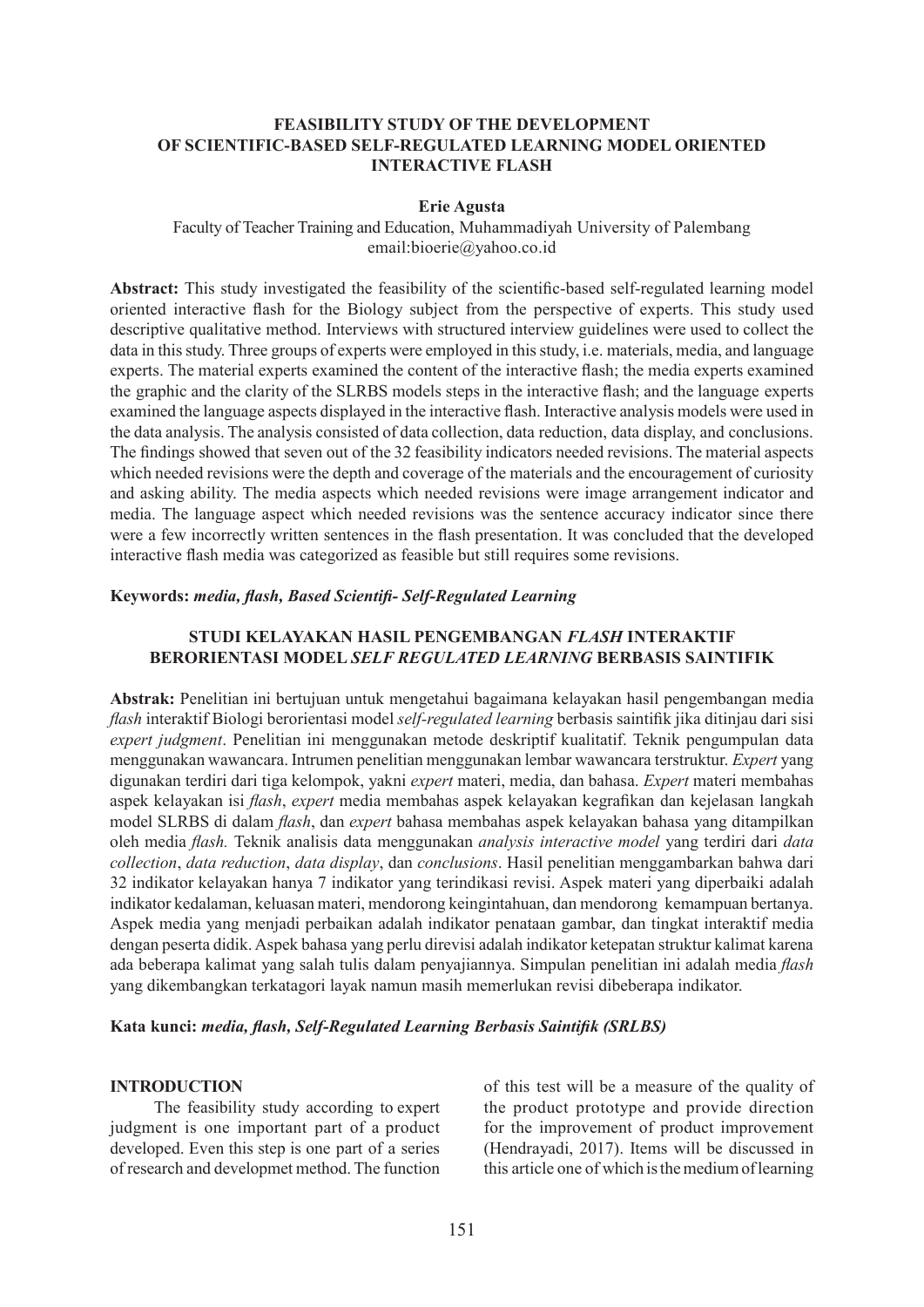Biology. This article will focus on qualitative descriptive study that focused on the feasibility analysis of the development of flash mediaoriented model of scientific-based self-regulated learning when viewed from the side of expert judgment. Basic flash media development departs from the analysis needs and that has been done at this stage of preliminary studies in R & D research beforehand.

Needs analysis gives the fact that the benefits of the use of media and learning model has been widely proven in improving the quality of learning both in research at the level of S1, S2, and S3 (Wahyuni, & Hariyadi, 2014; Widiadnyana, Sadia, and Suastra, 2014). Even sometimes a dissertation or thesis was to develop a model of learning and create variations of the learning step for the learning process becomes more attractive (Mariati, 2012; Mulyatiningsih, 2016; Winarno, 2009). This study variations also occur in instructional media (Ali, 2009; Anwar, Sudjimat, & Suhartadi, 2012; Handhika, 2012; Haryoko 2009; Kurniawan, 2013; Mediawati, 2011; Putri, 2013; Rahmatullah, 2011; Rahmawati, Sudargo, & Paramastri, 2007). However, if the research results from both research on the improvement of learning and then stop?

The success of the model and media research in the field provides the use of models and media reality is still done separately. For example, research on media, this research is sometimes more oriented to the delivery of course material, so that the look/layout and animation effects caused more functions so that students better understand the material being taught. Likewise research on the application and development of the model. The research focus is on the application of the model in the form of a learning tool in the form of a syllabus, lesson plans, modules, and student worksheet (Chodijah, Fauzi, & Ratnawulan, 2012; Minarti, Susilowati & Indriyanti, 2012; Yazid, 2012). Reality of this previous research suggests that the use of media and models are still not integrated and the information needs of research on the development of model-based media is still minimally implemented.

Still in the stage of requirements analysis, field observation also suggests that teachers desperately need the Guide creation of ICTbased learning so that the ideals of ICT literacy achievement of competencies in a learning can be achieved (Suryadi, 2005, 2007; Yazdi, 2012).

ICT literacy is needed to support 21st century learning, because ICT is a foundation in bridging the technology and learning in the classroom.

Based on the three findings of a needs analysis that has been described previously, then this problem is necessary completion for more media orientation on the application of learning steps. Mainly based student-centered learning steps, one of which contained the SRLBS models. This learning model is newly developed and have obtained the certificate of Intellectual Property Rights (IPR) in 2015 (Agusta & Djukri, 2015). Some of the footage result of the development SRLBS model based media can be seen in Figure 1.

It should be noted that an important point of this article does not discuss Specific development process is done, but rather to how the quality of the feasibility of the development of media when viewed from the side of the expert judgment?. Based on the description of the results of this review is expected to be the basis for the improvement of the media in the next study.

# **METHOD**

This study used descriptive qualitative method. Collection and instrument data in this study using a structured interview. Details of indicators of interview questions can be seen in Table 1.

Respondents used consisted of three groups, namely 1) subject matter experts, 2) media, and 3) language. Each group consists of three respondents, so the total interviewed was 9 respondents. Data were analyzed using interactive analysis models with some parts of the collection of data (data collection), the reduction of the data (data *reduction)*, Presentation of data (data display), and conclusion or verification (conclutions) (Miles & Huberman, 1994).

## **RESULTS AND DISCUSSION Research Result Feasibility Analysis of Material Aspects**

# *Material suitability with basic competencies and Indicators:* Based on interviews, the use of basic competencies and indicators are appropriate and in accordance with the teaching materials. This indication suggests that the media preparation begins with mapping the right basic competencies and indicators corresponded to the curriculum analysis. Until it can be concluded that the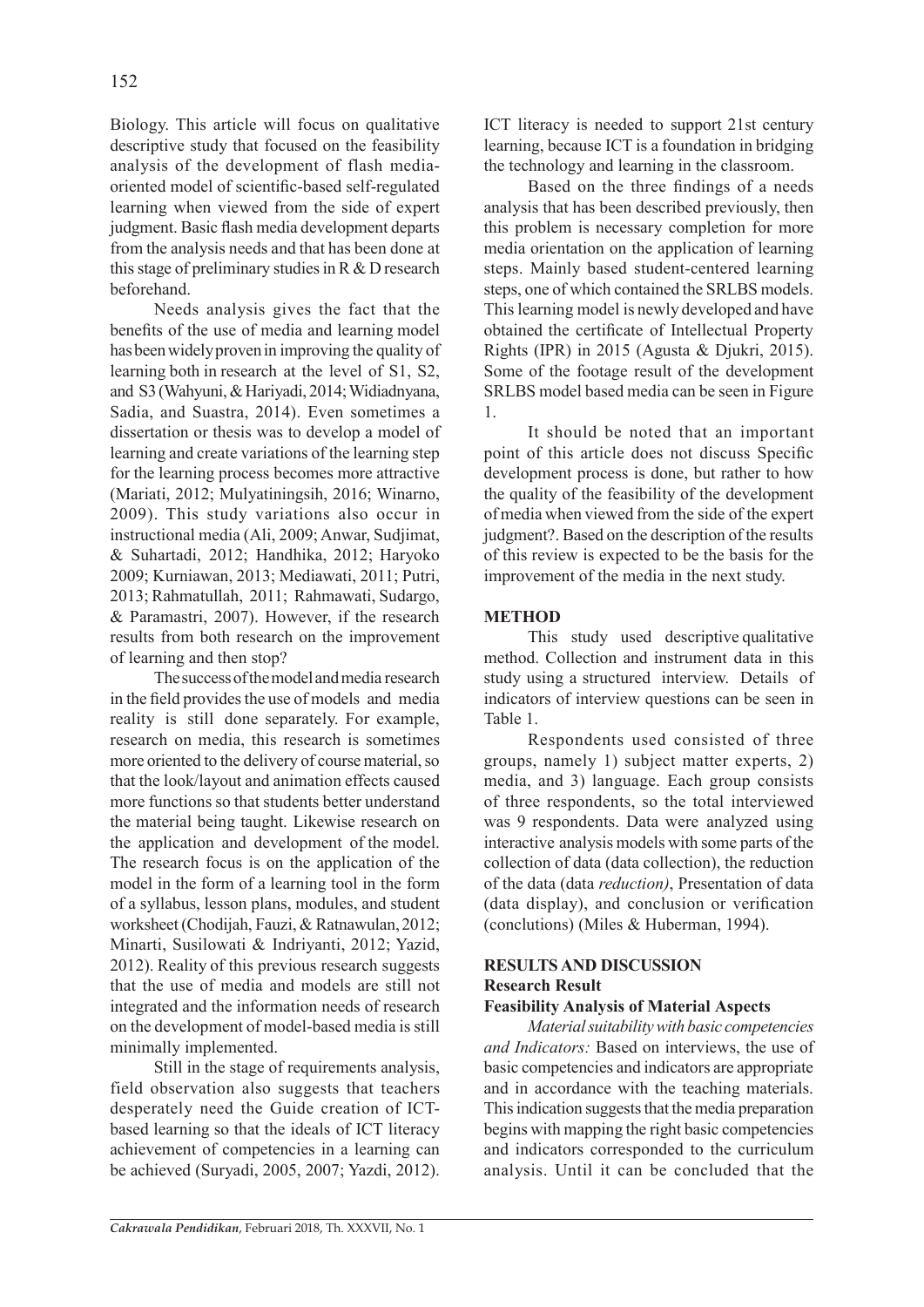







**Figure 1. Snapshot Flash Media Impressions**

development of the media as teaching material at this stage is to qualify the feasibility of a media.

*Breadth of Content:* Expert argumentation against the vastness of the material is quite diverse. The first experts give their opinions, even though the breadth of the materials are in accordance with the indicators but still felt necessary to renew some respiratory system diseases name of the latest research articles that are often encountered in everyday life. Both provide expert opinions, the breadth of the material was in accordance with the demands of the material indicators and high school level, but need additional sentence with a verb operational indicator "analyze". This is because if the terms of the sentence in basic competencies then the learners had reached the four-level cognitive not explain alone (cognitive level two). Three experts argued the translation of the material needs to look at the college of literature. This indication provides an overview of aspects of the breadth of material that needed some revisions based on the feedback that has been given. Especially for the operational verb "analyze" it is felt necessary to add language analysis considering cognitive basic competencies reach level 4.

*Depth Content:* Argument one and three experts said the depth of the material is good enough it is in line with the results of interviews on aspects of the breadth of the material. Slightly different from the previous two experts, two experts say they need the depth of material to the achievement of basic competencies. This is in line with the arguments on aspects of the breadth of material that has been previously described. The significance of this aspect of the interviews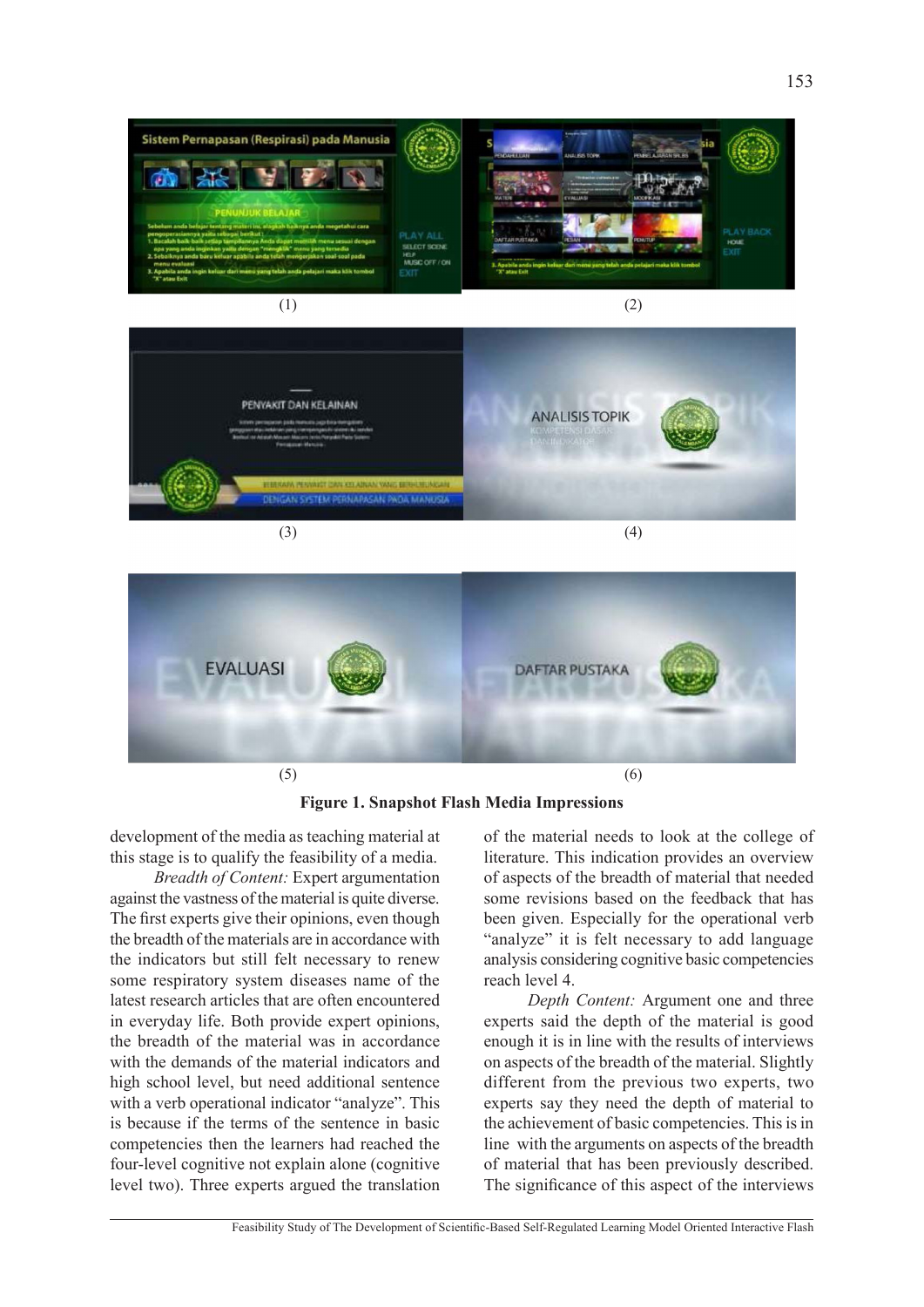| <b>Expert Content</b> |                              |                                                                                                                                                                                                                                                                                                                                                           |
|-----------------------|------------------------------|-----------------------------------------------------------------------------------------------------------------------------------------------------------------------------------------------------------------------------------------------------------------------------------------------------------------------------------------------------------|
| No.                   | Criteria                     | Indicator                                                                                                                                                                                                                                                                                                                                                 |
| Ι                     | Feasibility of Contents      | Material suitability withbasic competencies and<br>Indicators<br>breadth of Content depth of Content<br>Accuracy Concepts and Definitions<br>Facts and Data Accuracy<br>Accuracy Examples and Case<br>The accuracy of the drawings, diagrams, and illustrations<br><b>Encouraging Curiosity</b><br>Ability encourage inquiry                              |
| <b>Expert Media</b>   |                              |                                                                                                                                                                                                                                                                                                                                                           |
| $\rm II$              | feasibility of graphics      | Size, Type, Distance Text<br>display Image determination Pictures Music Background options<br>design slide<br>Layout design<br>Background Color harmony with Text<br>Ease of Navigation<br>Ease of Selecting Menu Dish<br>Animation display                                                                                                               |
| Ш                     | Clarity measures SRLBS Model | Regularity Step Learning Model SRLBS<br>Clarity Command in Step Implementation Model<br><b>SRLBS</b><br>Level of Interactive Media for Learners                                                                                                                                                                                                           |
| Linguist              |                              |                                                                                                                                                                                                                                                                                                                                                           |
| IV                    | feasibility Language         | Accuracy of Sentence Structure effectiveness sentence<br>the rigidity of term<br>Understanding the message or information. Motivating Ability of<br>Students.<br>Compliance with the level of Emotional Development of Students<br>The accuracy of Grammar. Accuracy of Spelling. Consistency Use of<br>Terms<br>Consistency The use of symbols or icons. |

# **Table 1. Grid Interview**

to illustrate the depth of the material presented is quite good but need some informations that is enrichment / enrichment. The depth of material on flash media should be directed as a student enrichment.

*Accuracy Concepts and Definitions:*  Arguments expert for the accuracy of the concept and definition is good enough, it indicates to this aspect does not need to be revised and refined with some reference.

*Facts and Data Accuracy:* Facts and data displayed is good and easy to understand. The accuracy of the facts and the data is also the description that the media developed already meets the principle accurate.

*Accuracy Examples and Case:* Examples and case granted judged by experts is already quite good and in accordance with the existing reality in the environment. It makes interesting at this stage is the provision of an example with a display that uses a 3D effect so as to provide clear information for students.

*The accuracy of the drawings, diagrams, and illustrations:* This aspect is in conformity with the material the respiratory system in humans. Connection with the previous explanation is supported image display with a 3D effect so that the animation of the respiratory organs become more attractive.

*Encouraging Curiosity:* The argument for this aspect varies experts. The first expert to explain to encourage curiosity of learners there should be the introduction which tells about various respiratory system diseases encountered in life. Unlike the previous ones, both experts explain in part the analysis of the topic should be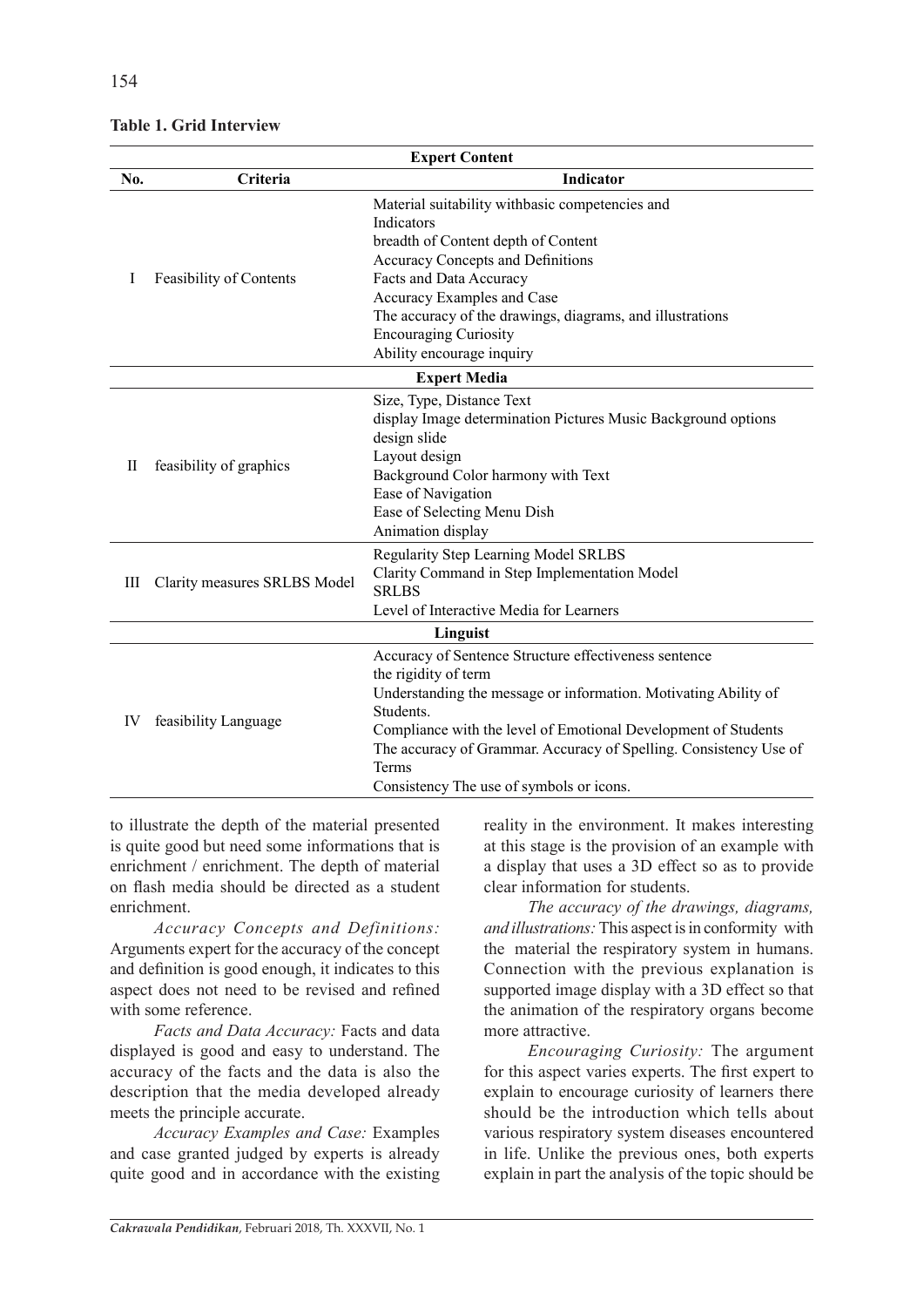given a few images of human activities related to the respiratory system. In line with the experts first, third expert explained the need for the activities apersepsi with knowledge checking material form earlier in the introductory part, its function is to promote the knowledge of students on the material to be delivered. This indicates the need for revision in several parts in order to enhance flash media created.

*Ability encourage inquiry:* The argument for this aspect more experts to function measures the phase III study SRLBS ask. This phase has not been maximized in interactive media, such as at the time of the activity observed Learners are directed to observe a video show and then interspersed with an introductory sentence which reads "if you've seen the video footage shown then it will continue to propose activities". After the introductory sentence was subsequently emerged sentence orders to carry out the activities ask narrative "based on the video that has been delivered, make a few questions?". Interactive needed for the process to be more alive to ask.

#### **Feasibility Analysis of Aspects of Media**

*Size, Type, Distance Text:* Arguments experts aspects of it pretty well. Font size, font type used, and the distance of the text was appropriate and easily legible. Further revisions are carried over to the presentation aspects of the sentence which is the realm of language assessment.

*Display Image:* In this aspect, the expert stated arguments are good enough, it is seen from the 3D effect is given to few pictures of the respiratory organs. These results illustrate that the media has met the visible principle and interesting.

*Determination Pictures:* Arguments experts for the determination of the image is good enough, it is seen from a selection of images relating to the material presented respiratory system. Things need to be revised is the position of some of the posts that are to the center of the screen so that it covers some pictures.

*Music Background options:* According to experts music on flash media selection is good, the music is not too disturbing narratives for the delivery of material. These results indicate that the principle has been met with good interesting.

*Design slide:* Arguments experts aspects of it very well. Slide design with 3D effects make show of flash media becomes more alive. Flow slide transitions are also seen more varied. It has been shown that the principle structure and poximity been fulfilled.

*Layout Design:* Flash layout design is good enough, and do not need repair. It has been shown that the principle structure, visible and poximity been fulfilled.

*Background Color harmony with Text:*  Arguments experts aspects of it good, but some writing sentences that size is too small makes it a little disturbed. It has been shown that the principle contras have been met.

*Ease of Navigation:* Navigation is displayed on the flash media has been pretty good, and enables users to perform learning flash. It has been shown that the principle structure and poximity been fulfilled.

*Ease Has Menu Dish:* According to expert opinion aspects dish menu on flash media has been very good, even the appearance of a 3D menu icons are given quite interesting and easy to understand. It has been shown that the principle structure, visibile, interesting and poximity been fulfilled.

*Animation display:* Animation, is given not rigid and are good enough. It has been shown that the principle structure, visibile, interesting and poximity been fulfilled.

*Regularity Step Learning Model SRLBS:*  Commands given in the implementation of the learning step SRLBS models are good enough. Flow step SRLBS been seen since the model of analysis of the topic, until the modification. Step observe, ask, plan, gather information, associates, and communicate has been described quite well. But needs improvement on the side to make it more interactive phrasing to learners.

*Level of Interactive Media for Learners;*  In the delivery of better basic competencies and indicators without speaking, but when the slide show will display letters followed by the sound effects such as typing, that impression is not too flat. Then on the apersepsi that says "do you wonder how humans breathe", such as interrupted by a slide to be displayed next, it's like hanging.

#### **Feasibility Analysis of Aspects of Language**

*Accuracy of Sentence Structure:*According to language experts sentence structure displayed is nice, interesting and interactive with the user, but there is still mistyped and it needs to be fixed.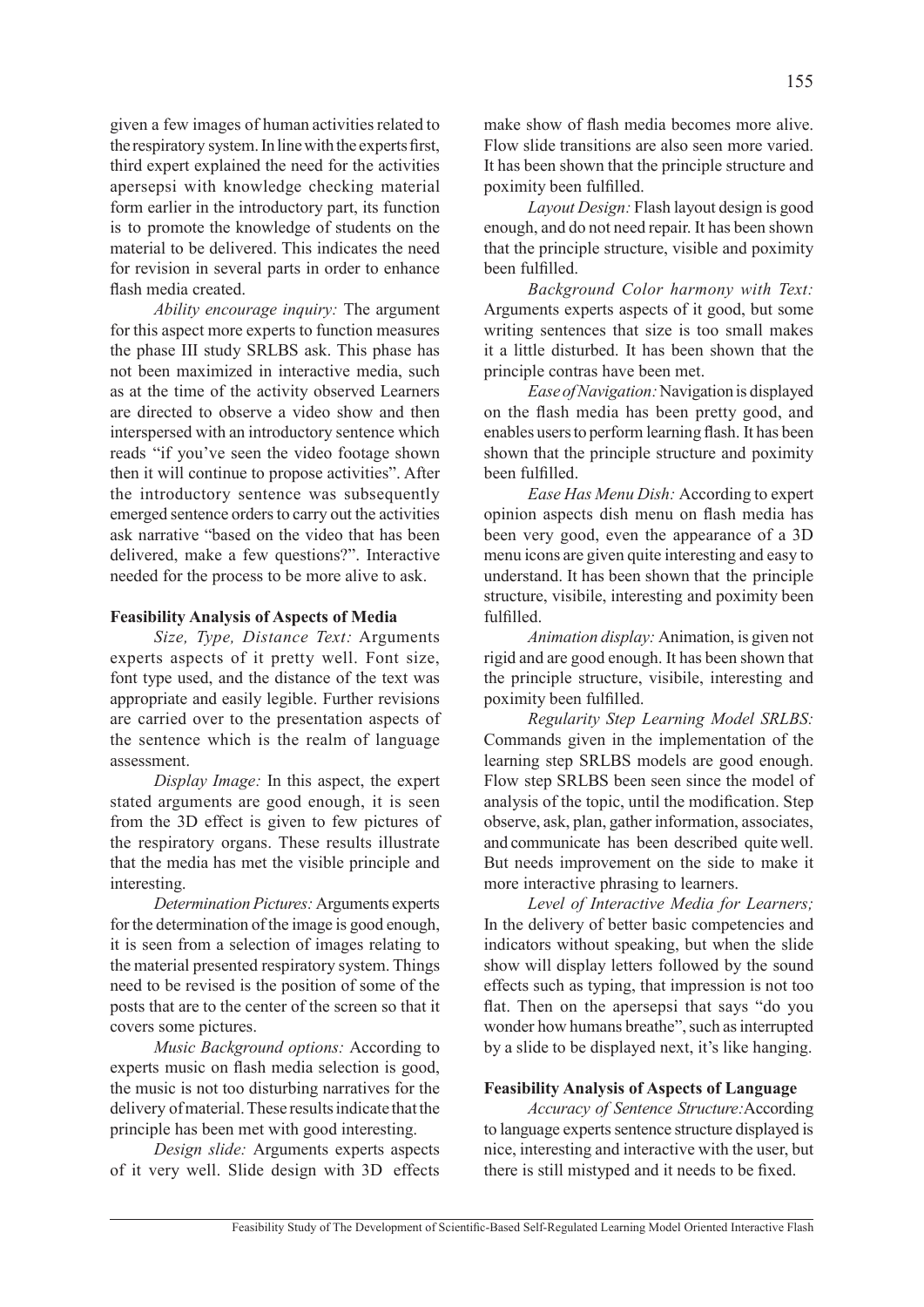*Effectiveness sentence:* Arguments experts demonstrate this aspect has been good, straightforward in the delivery of the sentence and easily understood in the presentation. It has been demonstrated that the principle of repetition have been met.

*The Rigidity of term:* Media flash is felt already follow standard grammar. It has been demonstrated that the principle of repetition have been met.

*The understanding of the message or information:* According to experts the displayed information easy to understand because other than through the delivery, which supports the display also writing about the material conveyed. It has been shown that the principle of proximity are met.

*Ability to Motivate Students:* This argument is quite varied, but in general expressed flash media still motivate learners. This is because the delivery of the delivery is to the point. Some revisions can be done by trying one of an expert motivational phrases and connected by the material. Yet another expert to give an opinion the 3D effect is sufficient to represent the perceived attractiveness of the flash media for learners so as to make the students motivated.

*Compliance with the level of Emotional Development of Students:* According to experts pedapat flash media has been quite appropriate to developmental level of students at the high school level.

*Accuracy of Grammar;* Arguments experts flash media states are already using proper grammar and intonation in the delivery also supports quite well. It has been demonstrated that the principle of repetition have been met.

*Accuracy of Spelling:* According to experts, the narrative is in the flash media perceived Indonesian've followed the proper spelling.

*Consistency Use of Terms:* Arguments experts expressed the consistent use of the term has been fairly consistent. It has been demonstrated that the principle of repetition have been met.

*Consistency The use of symbols or icons:* This aspect is also felt by the experts were consistent. It has been demonstrated that the principle of repetition have been met.

## **Discussion**

Based on the results of expert judgment that has been described, shows that of the 32 indicators that have questioned the feasibility of the indicators indicated only 7 revisions. The revised indicator consists of four indicators on the feasibility aspect of the content (the material depth, breadth of material, encourage curiosity, and encourage the ability to ask), two indicators on the feasibility aspect kegrafikan (arrangement of pictures and interactive level of media with learners), and 1 indicator on the feasibility aspect of language (the accuracy of sentence structure), Then for the regularity indicator measures SRLBS model learning and clarity of command in the application of the model step SRLBS there are revisions that indicate alignment step model in the flash media has been very good.

#### **Eligibility aspect of Contents**

Contents feasibility aspect is composed of 9 indicators, namely 1) Material Compliance with basic competencies and indicators; 2) The extent of the Material; 3) The depth of the material; 4) Accuracy Concepts and Definitions; 5) The accuracy of the facts and data; 6) Accuracy Examples and Case; 7) The accuracy of the drawings, diagrams and illustrations; 8) Encourage curiosity; and 9) Promoting Ability inquiry. Based on the findings of research suggests that the indicators that need to be fixed is 1) indicator of the depth of the material, 2) the breadth of material, 3) encourage curiosity, and 4) encourage the ability to ask.

According to the experts to deepen the quality of the material needs to be associated with some of the information enrichment of university research results. It is necessary, if the material presented in the media are generally the same as in the textbook, then there is nothing interesting and new information obtained by the students. In contrast, if directed to some of the material enrichment of research in universities, the depth of the material will broaden the students in the learning process (Fajrin, 2013; Rofiah, Rustana, & Nasbey, 2015). Further to aspects of the breadth of the material, tidak much different from the previous results, the *expert*also argues that developed media require additions to name a few respiratory system disease that is often encountered in daily life these days, and translation of the material from the college. This is expected to provide benefits in extending the insights and experiences of students (Arsyad, 2011). Studies of previous studies with the results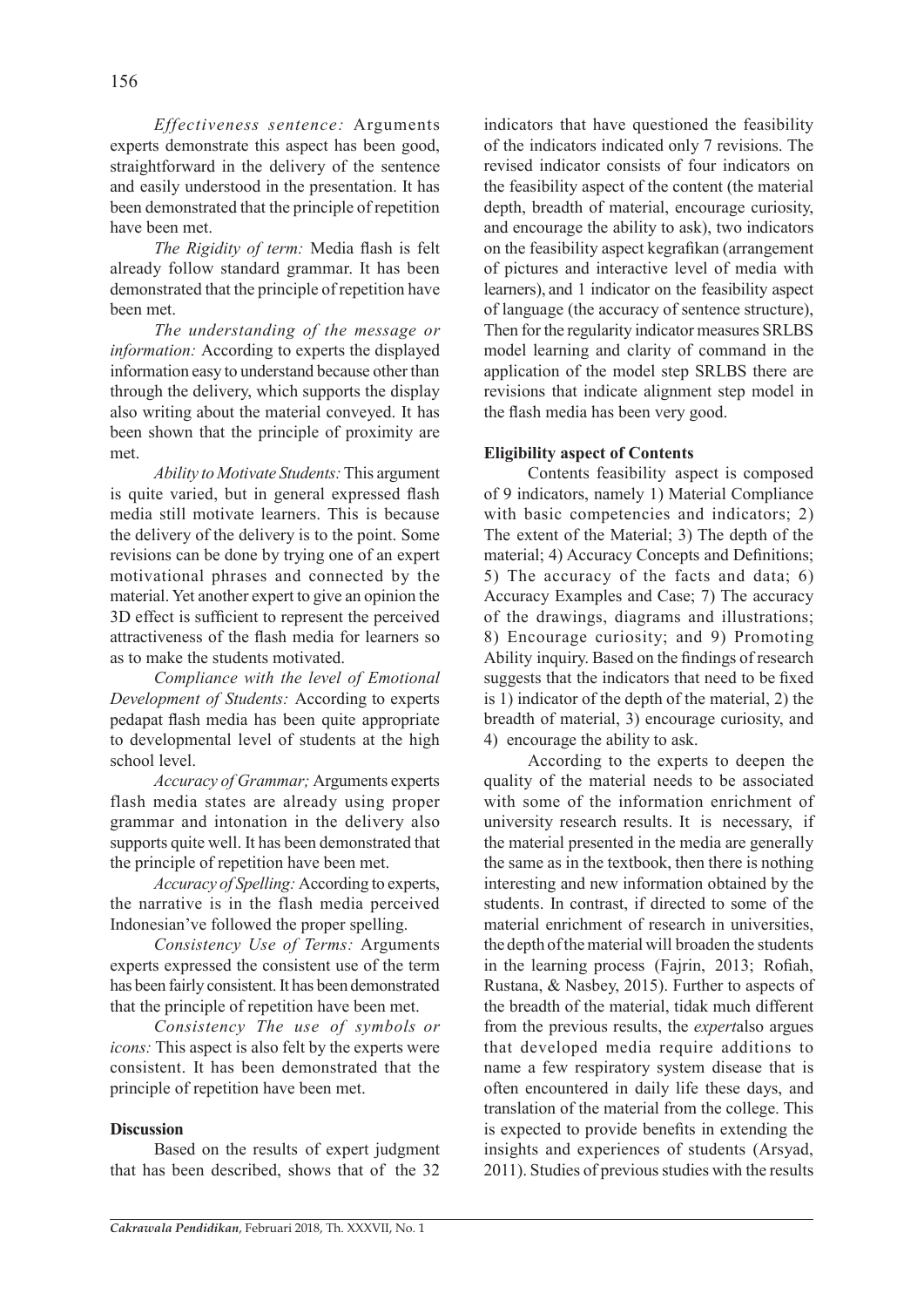for the aspect of the depth and breadth of this material provides a common ground for the repair and strengthening of media in the next year.

Results of research to encourage curiosity aspect also shows things are not much different. Based on the study of theory, one of the effects of media use is to increase the motivation, knowledge, skills, change in attitudes, behaviors, adaptability, integration, participation and cultural interaction (Marfuatun & Budiasih, 2012; Noviar, 2016).The impact of this curiosity can be obtained when the media meets the principles interisting (Nurseto, 2011)*.* If seen from the arguments of *expert*, Revision of curiosity aspect can be addressed in the form of checking knowledge apersepsi previous material in the introduction. These suggestions provide a similar solution for the creation or interisting principle, because checking knowledge on apersepsi section provides an overview of material relationship with the material to be studied before. Information about these relationships can be the impetus for students to increase their curiosity.

Similarly to encourage curiosity aspect, the aspect of feasibility media to encourage the ability to ask the students also showed that ratings are not much different. The focus of the*expert*for the assessment of this aspect over the function displayed propose operational measures. Activity ask is one step in the model SRLBS learning. Actually, this aspect has been displayed and arranged regularly in the sequence of steps SRLBS models, but according to the *expert* declare that media developed still requires revision of the form of additional sentence introductory sentence and ask orders to carry out the activities it needs to be returned. It is important to look for in terms of a media interactive said it takes the principle of proximity and structured (Nurseto 2011; Simonas, 2006; Williams, 1994, 2015). The organizing of proximity principle focuses on the information which will be followed by the students, and structured focus on the command structure which will be followed by the student.

## **Feasibility of graphics aspects**

Feasibility of graphics aspects composed of 10 indicators, namely 1) the size, type, text spacing, 2) image display, 3) determination of the picture, 4) pilhan background music, 5) slide design, 6) design layout, 7) compatibility background color with text, 8) ease of navigation, 9) ease of selecting the menu offerings, and 10) to see the animation. Based on the findings of research suggests that the indicators that need to be fixed is 1)indicator the arrangement of the image, and 2) the level of media interactive with learners.

According to the experts things that need to be revised in the arrangement of the image is the position of some of the posts that are to the center of the screen so that it covers some pictures. This is in line with the principle of alignment in the development of interactive media, these principles provide an explanation thatput an item (article) do not disembarang place because it would interfere with vision image object and place it in the appropriate position (Simonas, 2006; Williams, 1994, 2015). In addition to the principles of alignment, visible principle also supports the statement of the expert, this principle also explains that the position of text and images onthe media must be placed in a position that is easy to see because it will help the user to understand the information conveyed (Nurseto, 2011).

While this for interactive level aspects of the media to the students, the experts advise that the delivery of basic competencies and indicators are better off without talking, but when the slide show will display letters followed by the sound effects such as typing, that impression is not too flat. Then on the apersepsi that says "do you wonder how humans breathe", such as interrupted by a slide to be displayed next, it's like hanging. This suggestion is in line with the principle interisting stating that manufacture the media must have an element of the attractiveness for the user, it will support the user wishes to examine information submitted (Nurseto, 2011).

## **Feasibility aspect language**

Feasibility aspects of language is composed of 10 indicators, namely 1) the accuracy of sentence structure, 2) the effectiveness of the sentence, 3) the rigidity of term, 4) understanding of the message or information, 5) the ability to motivate learners, 6) conformity with the level of emotional development of learners, 7) grammatical correctness, 8) the accuracy of spelling, 9) consistency of terminology, and 10) the consistency of the use of symbols or icons. Based on the findings of research suggests that the indicators that need to be corrected is the appropriateness of the sentence structures.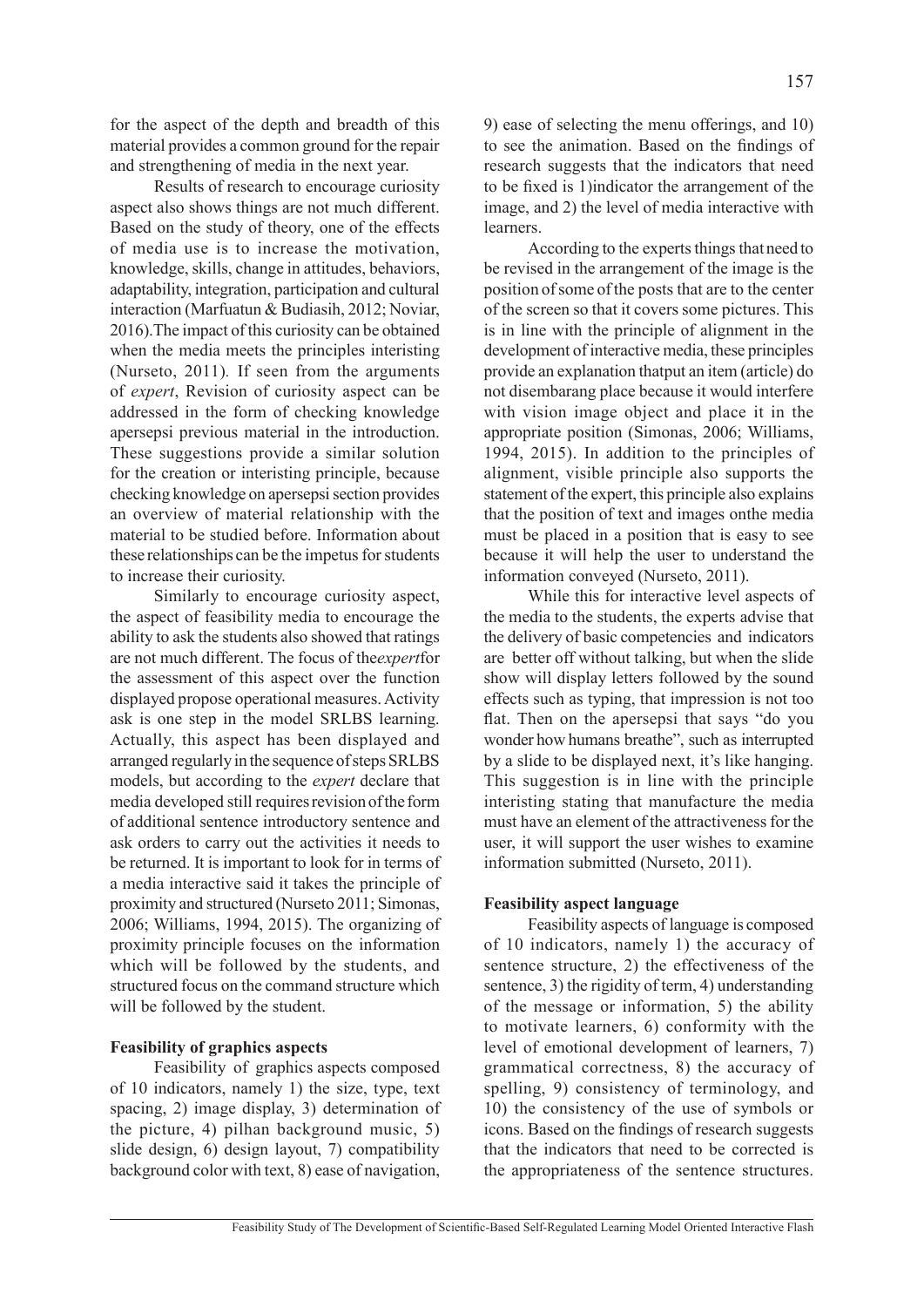According to language experts sentence structure displayed is nice, interesting and interactive with the user, but there is still incorrectwrite and it needs to be fixed. This is necessary so that the principle of repetition are met in the development of media (Simonas, 2006; Williams, 1994, 2015). This principle also gave the explanation that the regularity of the sentence should be consistent and effective in order that the information disampiakan be interesting to read by the user. Besides repetition, accurate principles also form the basis for the improvement of this indicator. Accurate principle explains that the information must be accurate with a good arrangement of sentence structure, it is also necessary to simplify the user (Nurseto, 2011).

Based on the discussion that has been described, giving an impression that some things need to be revised according to expert judgment is in conformity with the principles that must be met in the development of the media. This principle is composed of two theories, the principle of VISUAL (Visible, Interactive, Useful, Accurate, Legitimate, Structured) and the four principles by Wiliam (Contrast, Repetition, Alignment, Proximity) (Nurseto, 2011; Williams, 1994, 2015). In addition, some previous research study also gives the same view that the revision given by expert judgment has the potential to optimize the function of the media in raisingmotivation, knowledge, skills, change in attitudes, behaviors, adaptability, integration, participation and cultural interaction (Marfuatun & Budiasih, 2012; Noviar, 2016).

# **CONCLUSION**

Basically review of media both in terms of materials, media, and language describes the product has been worth it, but still needs some revisions in several indicators. The argument of the expert quite balanced, and even point out the similarity opinions. On the part of the material to be an improvement is an indicator of the depth, breadth of material, encourage curiosity, and encourage the ability to ask. On the part of the media to be an improvement is an indicator of the arrangement of the image, and interactive level of media with learners. In the aspect of language that needs to be revised is an indicator of the accuracy of sentence structure because there are a few sentences that one wrote in the presentation.

## **ACKNOWLEDGEMENT**

Our thanks to the UM LPPM Palembang who have funded this first phase of research. Thanks to the students involved in this research project and assist in the completion of the media. Thanks are also due to the Editorial Board of the Journal who has given valuable suggestions for improving this article so that it can be published.

# **REFERENCES**

- Agusta, E. & Djukri. 2015. The Development And Implementation of Biology Teaching Kits using Self Regulated Learning (SRL) Strategies. *Jurnal Cakrawala Pendidikan*, *3*(3), 378–389. https://doi.org/10.21831/ cp.v3i3.7355
- Ali, M. 2009. Pengembangan media pembelajaran interaktif mata kuliah medan elektromagnetik. *Jurnal Edukasi Elektro*, *5*(1).Anwar, K., Sudjimat, D. A., & Suhartadi, S. (2012). Pengaruh Media Pembelajaran Dua Dimensi, Tiga Dimensi, dan Bakat Mekanik terhadap Hasil Belajar Sistem Pengapian Motor Bensin di SMK Kota Mojokerto. *Teknologi Dan Kejuruan*, *32*(2).
- Arsyad, A. 2011. *Media pembelajaran*. Jakarta: PT Raja Grafindo Persada.
- Chodijah, S., Fauzi, A., & Ratnawulan, R. 2012. Pengembangan Perangkat Pembelajaran Fisika Menggunakan Model *Guided Inquiry*  yang dilengkapi Penilaian Portofolio pada Materi Gerak Melingkar. *Jurnal Penelitian Pembelajaran Fisika*, *1*(1).
- Fajrin, R. 2013. Pengembangan Buku Pengayaan Menemukan Gagasan Utama Wacana Berbasis Kearifan Lokal dengan Pendekatan Kontekstual untuk Siswa Kelas 7
- SMP. In *Konfrensi Nasional Bahasa dan Sastra III* (pp. 482–486). Retrieved from http://s3pbi.fkip.uns.ac.id/wp- content/ uploads/2016/01/Rafika- Fajrin.pdf
- Handhika, J. 2012. Efektivitas Media Pembelajaran IM3 ditinjau dari Motivasi Belajar. *Jurnal Pendidikan IPA Indonesia*, *1*(2).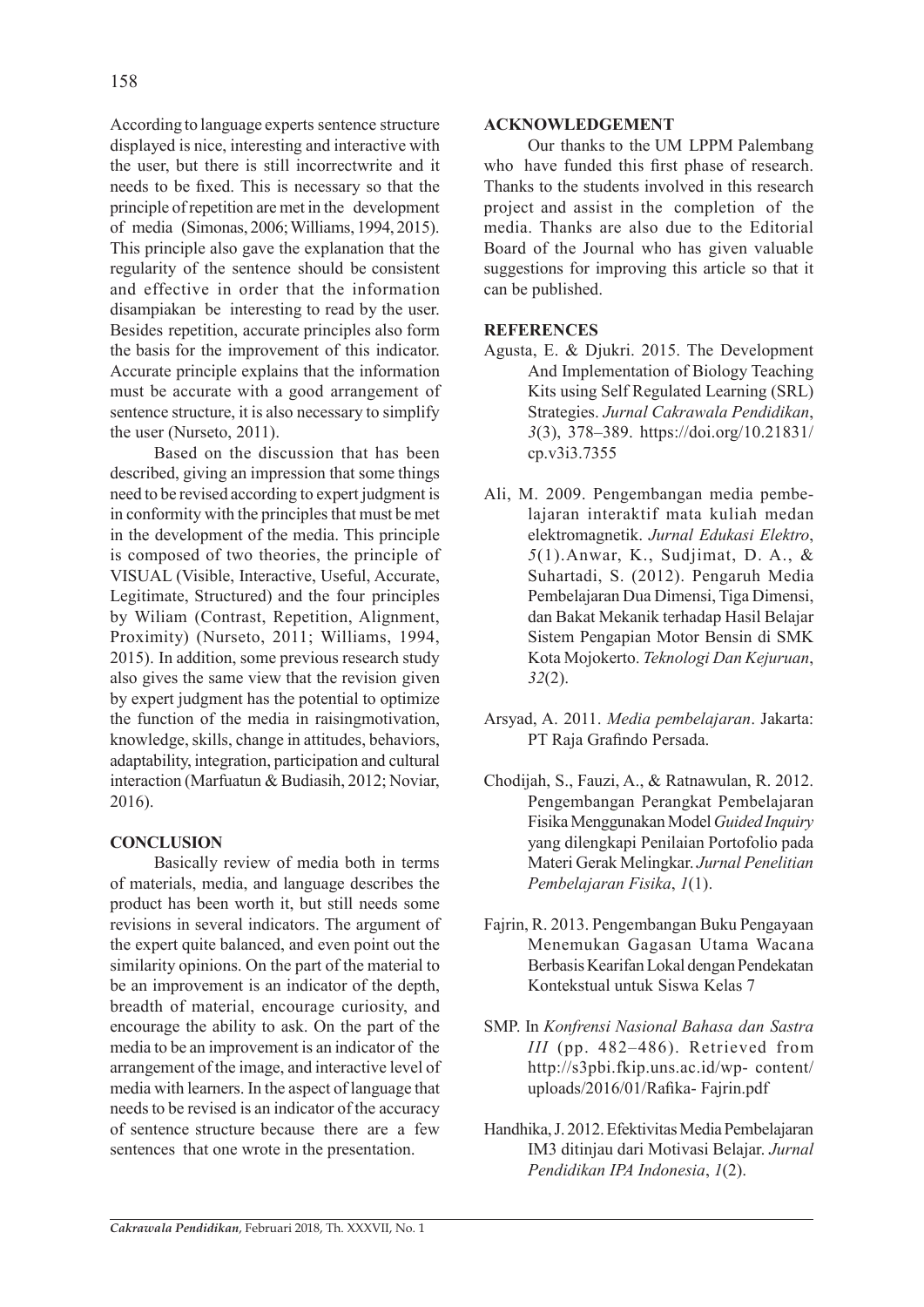- Haryoko, S. 2009. Efektivitas Pemanfaatan Media Audio-Visual sebagai Alternatif Optimalisasi Model Pembelajaran. *Jurnal Edukasi Elektro*, *5*(1).
- Hendrayadi. 2017. Validitas Isi: Tahap Awal Pengembangan Kuesioner. *Jurnal Riset Manajemen dan Bisnis (JRMB) Fakultas Ekonomi UNIAT*, *2*(2), 169–178.
- Hermawati, N. W. M. 2012. Pengaruh Model Pembelajaran Inkuiri terhadap Penguasaan Konsep Biologi dan Sikap Ilmiah Siswa SMA ditinjau dari Minat Belajar Siswa. *Jurnal Pendidikan IPA*, *2*(2).
- Kurniawan, A. D. 2013. Metode Inkuiri Terbimbing dalam Pembuatan Media Pembelajaran Biologi untuk Meningkatkan Pemahaman Konsep dan Kreativitas Siswa SMP. *Jurnal Pendidikan IPA Indonesia*, *2*(1).
- Marfuatun, S. M., & Budiasih, K. S. 2012. Pengembangan Media Pembelajaran Berbasis Program Director MX Pada Pembelajaran Topik Kimia Inti dan Radiokimia. *Jurnal Cakrawala Pendidikan*, *5*(2).
- Mariati, P. S. 2012. Pengembangan Model Pembelajaran Fisika Berbasis Problem Solving Untuk Meningkatkan Kemampuan Metakognisi dan Pemahaman Konsep Mahasiswa. *Jurnal Pendidikan Fisika Indonesia*, *8*(2).
- Marlinda, N. L. P. M. 2012. Pengaruh Model Pembelajaran Berbasis Proyek terhadap Kemampuan Berpikir Kreatif Dan Kinerja Ilmiah Siswa. *Jurnal Pendidikan IPA*, *2*(2).
- Mediawati, E. 2011. Pembelajaran akuntansi keuangan melalui media komik untuk meningkatkan prestasi mahasiswa. *Jurnal Penelitian Pendidikan*, *12*(1), 68–76.
- Miles, M. B., & Huberman, A. M. 1994. *Qualitative data analysis: An expanded sourcebook*. New York: Sage Publisher.
- Minarti, I. B., Susilowati, S. M. E., & Indriyanti, D. R. 2012. Pengembangan Perangkat Pembelajaran IPA Terpadu Bervisi Sets Berbasis Edutainment pada Tema Pencernaan. *Journal of Innovative Science Education*, *1*(2).
- Mulyatiningsih, E. 2016. Pengembangan Model Pembelajaran. *Diakses dari Http://staff. Uny. Ac. Id/sites/default/files/penga bdian/dra-Endang-Mulyatiningsihm p d / 7 c p e n g e m b a n g a n - M o d e l - Pembelajaran. Pdf. Pada September*.
- Noviar, D. 2016. Pengembangan Ensiklopedi Biologi Mobile Berbasis Android dalam Rangka Implementasi Kurikulum 2013. *Cakrawala Pendidikan*, (2).
- Nurseto, T. 2011. Membuat media pembelajaran yang menarik. *Jurnal Ekonomi & Pendidikan*, *8*(1).
- Putri, C. 2013. Pengaruh Kreativitas Belajar, Penggunaan Media Pembelajaran Power Point, dan Lingkungan Keluarga Terhadap Hasil Belajar Mata Pelajaran Akuntansi Pada Siswa Kelas X AKT SMK Negeri 2 Blora Tahun Ajaran 2012/2013 (Motivasi Belajar Sebagai Variabel Interve. *Economic Education Analysis Journal*, *2*(2).
- Rahmatullah, M. 2011. Pengaruh Pemanfaatan Media Pembelajaran Film Animasi terhadap Hasil Belajar. *Jurnal Penelitian Pendidikan*, *12*(1), 178–186.
- Rahmawati, I., Sudargo, T., & Paramastri, I. 2007. Pengaruh penyuluhan dengan media audio visual terhadap peningkatan pengetahuan, sikap dan perilaku ibu balita gizi kurang dan buruk di Kabupaten Kotawaringin Barat Propinsi Kalimantan Tengah. *Jurnal Gizi Klinik Indonesia*, *4*(2), 69–77.
- Rofiah, A., Rustana, C. E., & Nasbey, H. 2015. Pengembangan Buku Pengayaan Pengetahuan Berbasis Kontekstual Pada Materi Optik. In *Prosiding Seminar Nasional Fisika (E-Journal)* (Vol. 4, p. SNF2015- II).